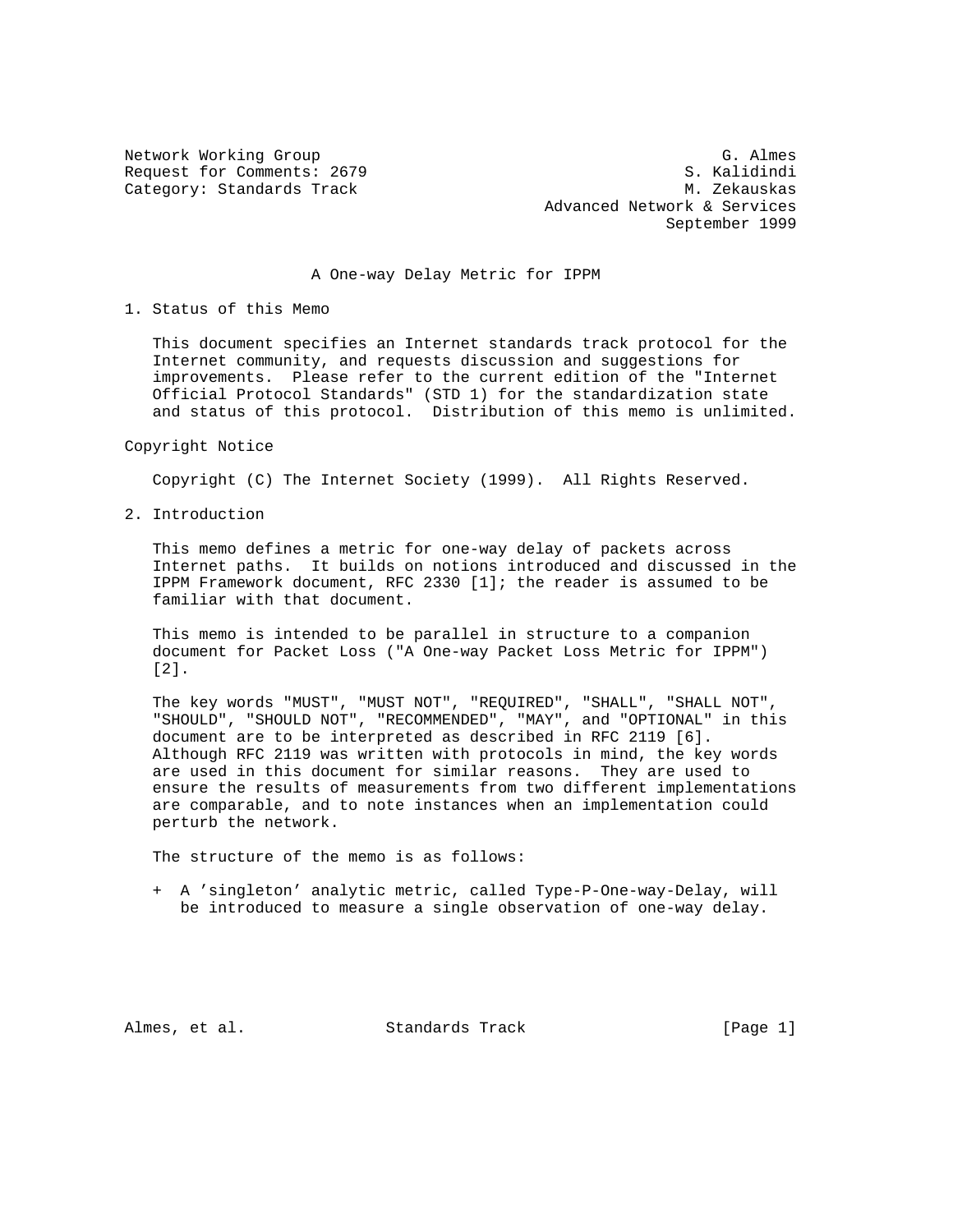- + Using this singleton metric, a 'sample', called Type-P-One-way- Delay-Poisson-Stream, will be introduced to measure a sequence of singleton delays measured at times taken from a Poisson process.
- + Using this sample, several 'statistics' of the sample will be defined and discussed.

 This progression from singleton to sample to statistics, with clear separation among them, is important.

 Whenever a technical term from the IPPM Framework document is first used in this memo, it will be tagged with a trailing asterisk. For example, "term\*" indicates that "term" is defined in the Framework.

2.1. Motivation:

 One-way delay of a Type-P\* packet from a source host\* to a destination host is useful for several reasons:

- + Some applications do not perform well (or at all) if end-to-end delay between hosts is large relative to some threshold value.
- + Erratic variation in delay makes it difficult (or impossible) to support many real-time applications.
- + The larger the value of delay, the more difficult it is for transport-layer protocols to sustain high bandwidths.
- + The minimum value of this metric provides an indication of the delay due only to propagation and transmission delay.
- + The minimum value of this metric provides an indication of the delay that will likely be experienced when the path\* traversed is lightly loaded.
- + Values of this metric above the minimum provide an indication of the congestion present in the path.

 The measurement of one-way delay instead of round-trip delay is motivated by the following factors:

 + In today's Internet, the path from a source to a destination may be different than the path from the destination back to the source ("asymmetric paths"), such that different sequences of routers are used for the forward and reverse paths. Therefore round-trip measurements actually measure the performance of two distinct paths together. Measuring each path independently highlights the performance difference between the two paths which may traverse

Almes, et al. Standards Track [Page 2]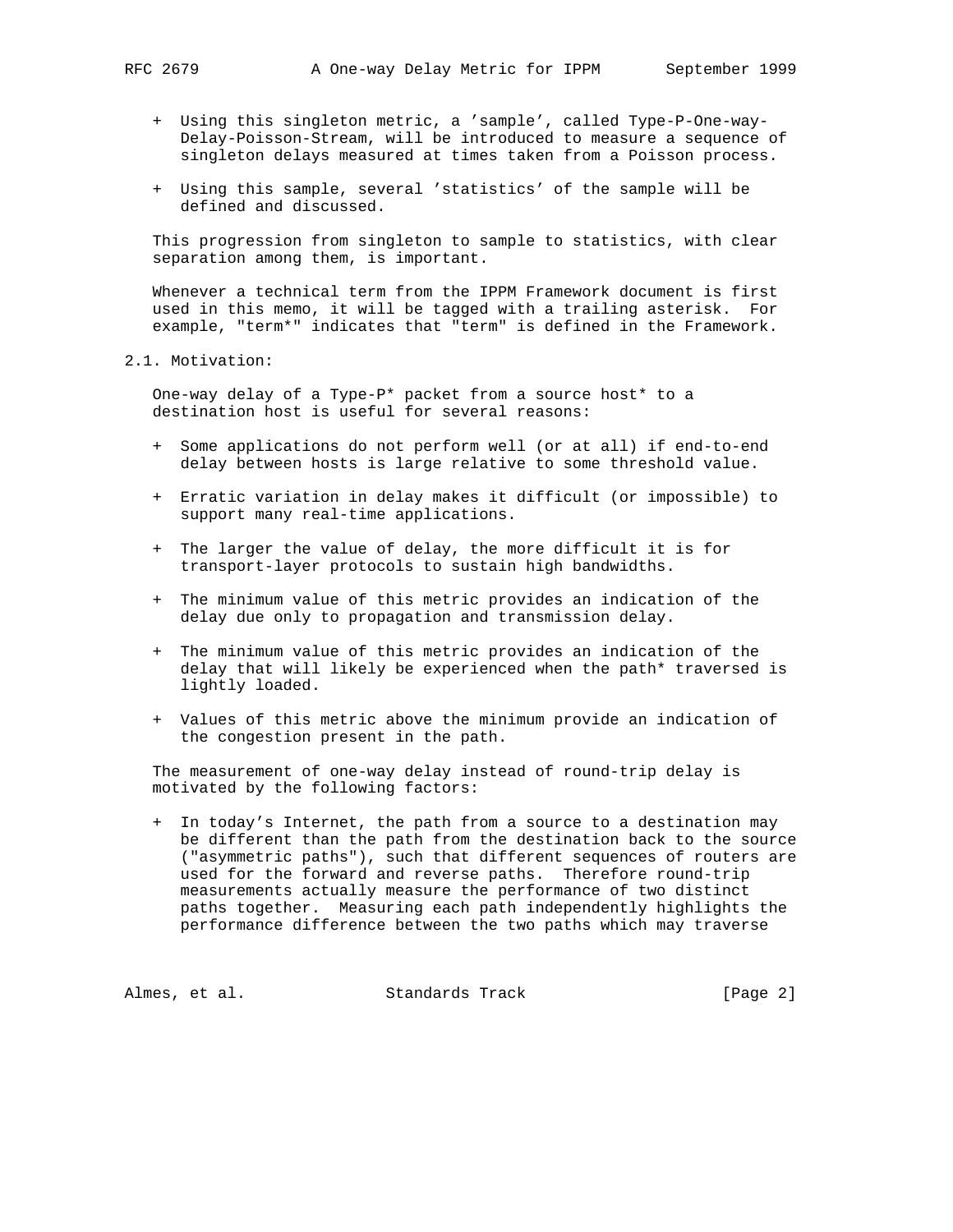different Internet service providers, and even radically different types of networks (for example, research versus commodity networks, or ATM versus packet-over-SONET).

- + Even when the two paths are symmetric, they may have radically different performance characteristics due to asymmetric queueing.
- + Performance of an application may depend mostly on the performance in one direction. For example, a file transfer using TCP may depend more on the performance in the direction that data flows, rather than the direction in which acknowledgements travel.
- + In quality-of-service (QoS) enabled networks, provisioning in one direction may be radically different than provisioning in the reverse direction, and thus the QoS guarantees differ. Measuring the paths independently allows the verification of both guarantees.

 It is outside the scope of this document to say precisely how delay metrics would be applied to specific problems.

2.2. General Issues Regarding Time

 {Comment: the terminology below differs from that defined by ITU-T documents (e.g., G.810, "Definitions and terminology for synchronization networks" and I.356, "B-ISDN ATM layer cell transfer performance"), but is consistent with the IPPM Framework document. In general, these differences derive from the different backgrounds; the ITU-T documents historically have a telephony origin, while the authors of this document (and the Framework) have a computer systems background. Although the terms defined below have no direct equivalent in the ITU-T definitions, after our definitions we will provide a rough mapping. However, note one potential confusion: our definition of "clock" is the computer operating systems definition denoting a time-of-day clock, while the ITU-T definition of clock denotes a frequency reference.}

 Whenever a time (i.e., a moment in history) is mentioned here, it is understood to be measured in seconds (and fractions) relative to UTC.

 As described more fully in the Framework document, there are four distinct, but related notions of clock uncertainty:

Almes, et al. Standards Track [Page 3]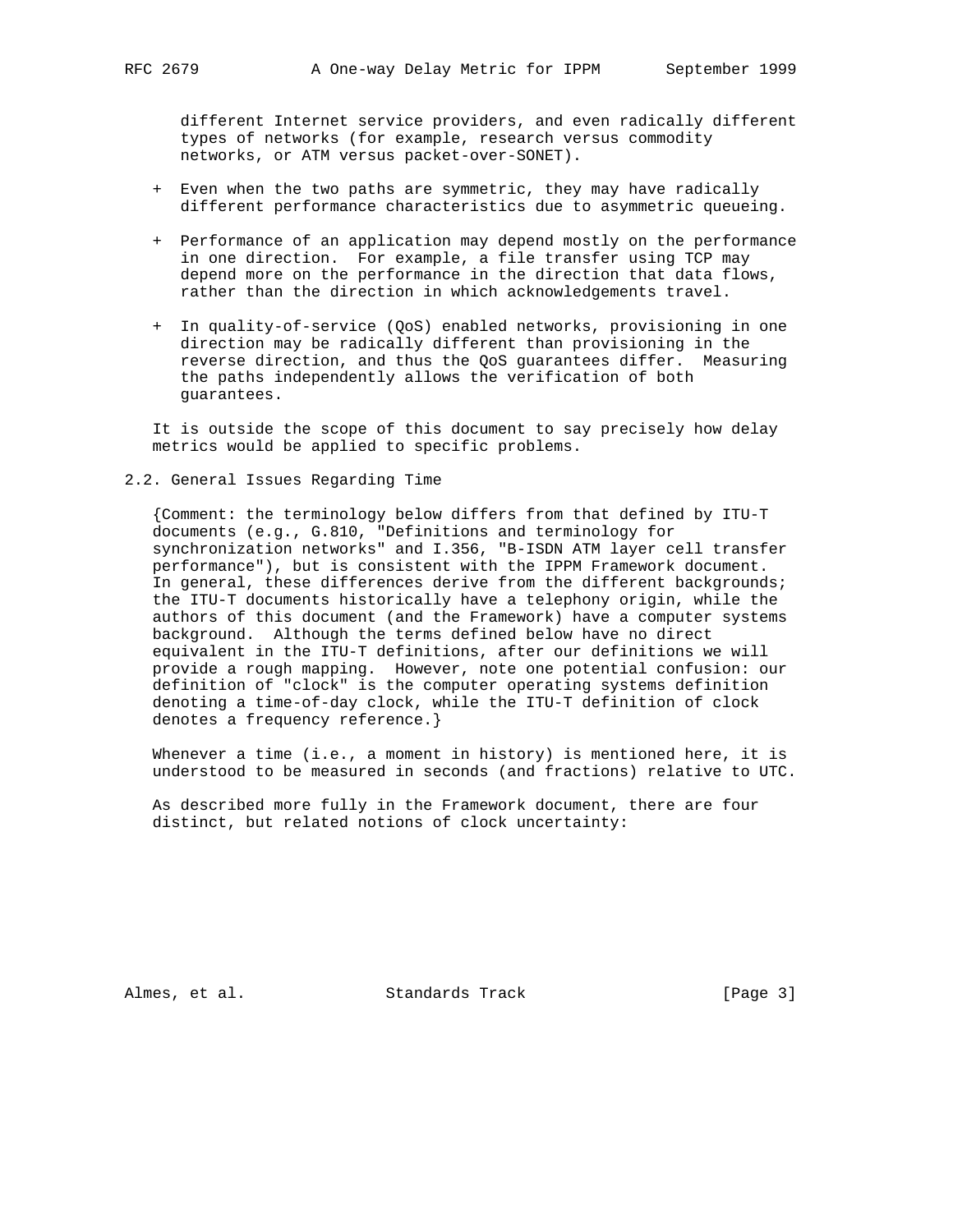### synchronization\*

 measures the extent to which two clocks agree on what time it is. For example, the clock on one host might be 5.4 msec ahead of the clock on a second host. {Comment: A rough ITU-T equivalent is "time error".}

### accuracy\*

 measures the extent to which a given clock agrees with UTC. For example, the clock on a host might be 27.1 msec behind UTC. {Comment: A rough ITU-T equivalent is "time error from UTC".}

### resolution\*

 measures the precision of a given clock. For example, the clock on an old Unix host might tick only once every 10 msec, and thus have a resolution of only 10 msec. {Comment: A very rough ITU-T equivalent is "sampling period".}

### skew\*

 measures the change of accuracy, or of synchronization, with time. For example, the clock on a given host might gain 1.3 msec per hour and thus be 27.1 msec behind UTC at one time and only 25.8 msec an hour later. In this case, we say that the clock of the given host has a skew of 1.3 msec per hour relative to UTC, which threatens accuracy. We might also speak of the skew of one clock relative to another clock, which threatens synchronization. {Comment: A rough ITU-T equivalent is "time drift".}

- 3. A Singleton Definition for One-way Delay
- 3.1. Metric Name:

Type-P-One-way-Delay

- 3.2. Metric Parameters:
	- + Src, the IP address of a host
	- + Dst, the IP address of a host
	- + T, a time

Almes, et al. Standards Track [Page 4]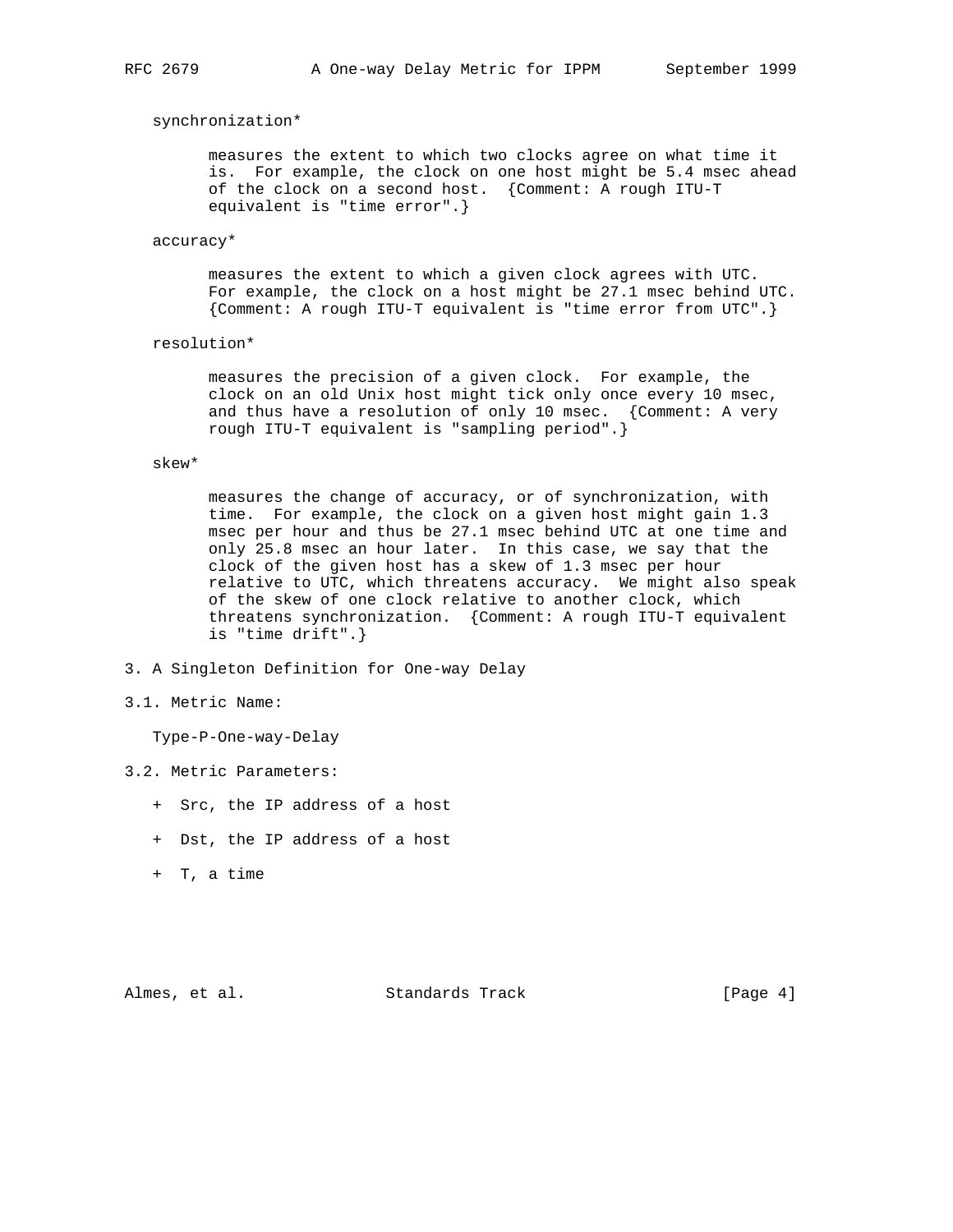# 3.3. Metric Units:

 The value of a Type-P-One-way-Delay is either a real number, or an undefined (informally, infinite) number of seconds.

3.4. Definition:

 For a real number dT, >>the \*Type-P-One-way-Delay\* from Src to Dst at T is dT<< means that Src sent the first bit of a Type-P packet to Dst at wire-time\* T and that Dst received the last bit of that packet at wire-time T+dT.

 >>The \*Type-P-One-way-Delay\* from Src to Dst at T is undefined (informally, infinite)<< means that Src sent the first bit of a Type-P packet to Dst at wire-time T and that Dst did not receive that packet.

 Suggestions for what to report along with metric values appear in Section 3.8 after a discussion of the metric, methodologies for measuring the metric, and error analysis.

3.5. Discussion:

 Type-P-One-way-Delay is a relatively simple analytic metric, and one that we believe will afford effective methods of measurement.

The following issues are likely to come up in practice:

- + Real delay values will be positive. Therefore, it does not make sense to report a negative value as a real delay. However, an individual zero or negative delay value might be useful as part of a stream when trying to discover a distribution of a stream of delay values.
- + Since delay values will often be as low as the 100 usec to 10 msec range, it will be important for Src and Dst to synchronize very closely. GPS systems afford one way to achieve synchronization to within several 10s of usec. Ordinary application of NTP may allow synchronization to within several msec, but this depends on the stability and symmetry of delay properties among those NTP agents used, and this delay is what we are trying to measure. A combination of some GPS-based NTP servers and a conservatively designed and deployed set of other NTP servers should yield good results, but this is yet to be tested.
- + A given methodology will have to include a way to determine whether a delay value is infinite or whether it is merely very large (and the packet is yet to arrive at Dst). As noted by

Almes, et al. Standards Track [Page 5]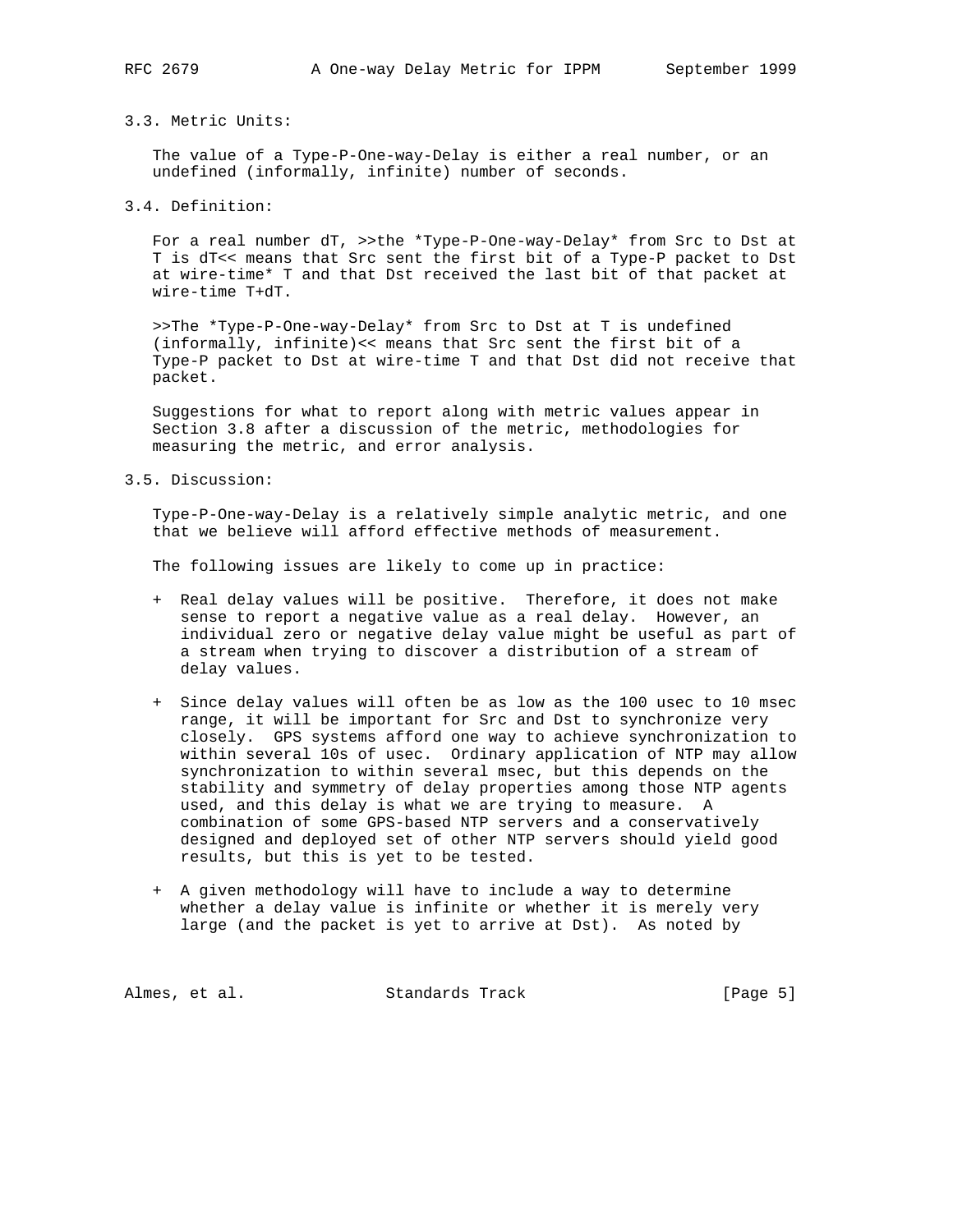Mahdavi and Paxson [4], simple upper bounds (such as the 255 seconds theoretical upper bound on the lifetimes of IP packets [5]) could be used, but good engineering, including an understanding of packet lifetimes, will be needed in practice. {Comment: Note that, for many applications of these metrics, the harm in treating a large delay as infinite might be zero or very small. A TCP data packet, for example, that arrives only after several multiples of the RTT may as well have been lost.}

- + If the packet is duplicated along the path (or paths) so that multiple non-corrupt copies arrive at the destination, then the packet is counted as received, and the first copy to arrive determines the packet's one-way delay.
- + If the packet is fragmented and if, for whatever reason, reassembly does not occur, then the packet will be deemed lost.
- 3.6. Methodologies:

 As with other Type-P-\* metrics, the detailed methodology will depend on the Type-P (e.g., protocol number, UDP/TCP port number, size, precedence).

 Generally, for a given Type-P, the methodology would proceed as follows:

- + Arrange that Src and Dst are synchronized; that is, that they have clocks that are very closely synchronized with each other and each fairly close to the actual time.
- + At the Src host, select Src and Dst IP addresses, and form a test packet of Type-P with these addresses. Any 'padding' portion of the packet needed only to make the test packet a given size should be filled with randomized bits to avoid a situation in which the measured delay is lower than it would otherwise be due to compression techniques along the path.
- + At the Dst host, arrange to receive the packet.
- + At the Src host, place a timestamp in the prepared Type-P packet, and send it towards Dst.
- + If the packet arrives within a reasonable period of time, take a timestamp as soon as possible upon the receipt of the packet. By subtracting the two timestamps, an estimate of one-way delay can be computed. Error analysis of a given implementation of the method must take into account the closeness of synchronization between Src and Dst. If the delay between Src's timestamp and the

Almes, et al. Standards Track [Page 6]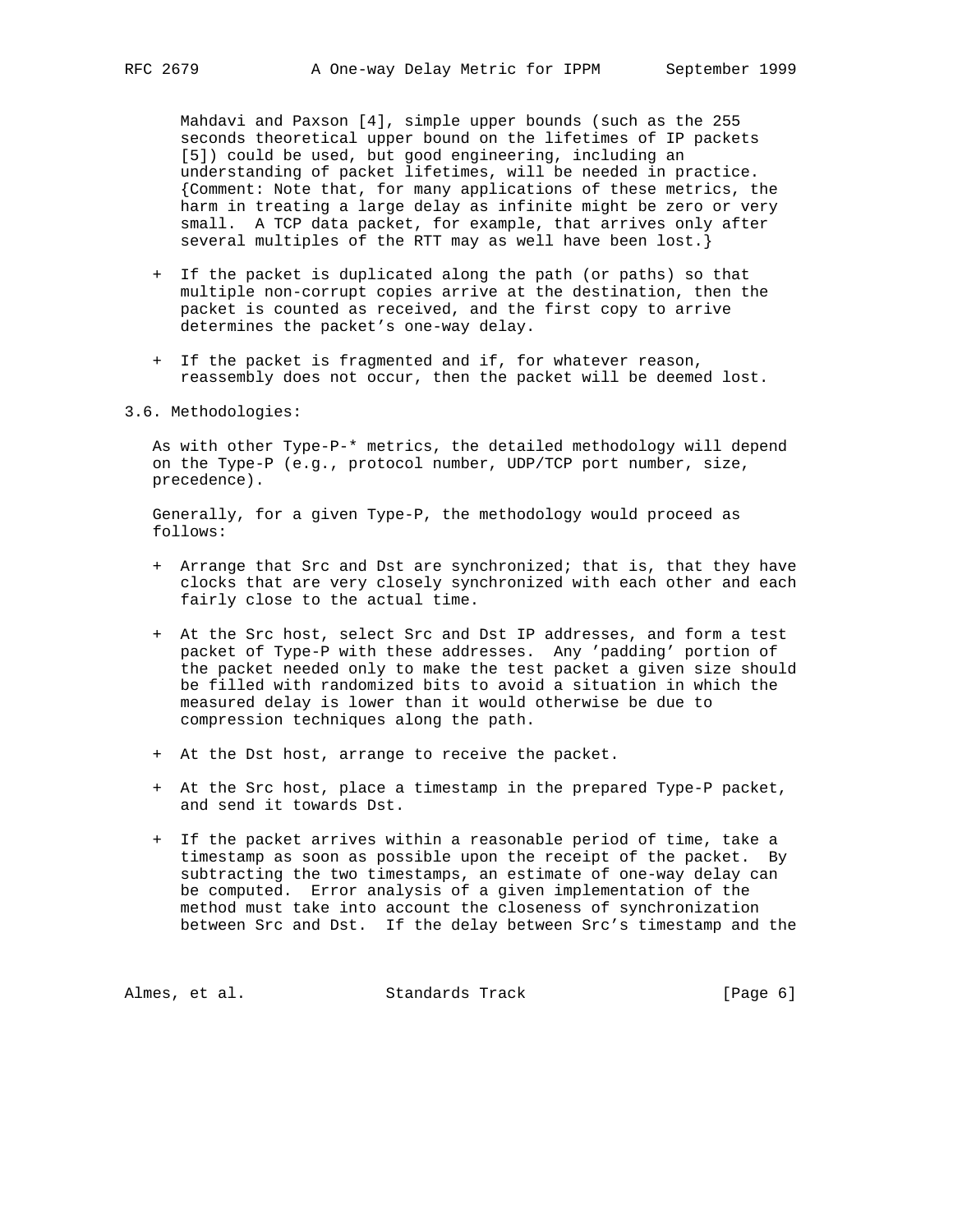actual sending of the packet is known, then the estimate could be adjusted by subtracting this amount; uncertainty in this value must be taken into account in error analysis. Similarly, if the delay between the actual receipt of the packet and Dst's timestamp is known, then the estimate could be adjusted by subtracting this amount; uncertainty in this value must be taken into account in error analysis. See the next section, "Errors and Uncertainties", for a more detailed discussion.

 + If the packet fails to arrive within a reasonable period of time, the one-way delay is taken to be undefined (informally, infinite). Note that the threshold of 'reasonable' is a parameter of the methodology.

 Issues such as the packet format, the means by which Dst knows when to expect the test packet, and the means by which Src and Dst are synchronized are outside the scope of this document. {Comment: We plan to document elsewhere our own work in describing such more detailed implementation techniques and we encourage others to as well.}

3.7. Errors and Uncertainties:

 The description of any specific measurement method should include an accounting and analysis of various sources of error or uncertainty. The Framework document provides general guidance on this point, but we note here the following specifics related to delay metrics:

- + Errors or uncertainties due to uncertainties in the clocks of the Src and Dst hosts.
- + Errors or uncertainties due to the difference between 'wire time' and 'host time'.

 In addition, the loss threshold may affect the results. Each of these are discussed in more detail below, along with a section ("Calibration") on accounting for these errors and uncertainties.

3.7.1. Errors or uncertainties related to Clocks

 The uncertainty in a measurement of one-way delay is related, in part, to uncertainties in the clocks of the Src and Dst hosts. In the following, we refer to the clock used to measure when the packet was sent from Src as the source clock, we refer to the clock used to measure when the packet was received by Dst as the destination clock, we refer to the observed time when the packet was sent by the source clock as Tsource, and the observed time when the packet was received by the destination clock as Tdest. Alluding to the notions of

Almes, et al. Standards Track [Page 7]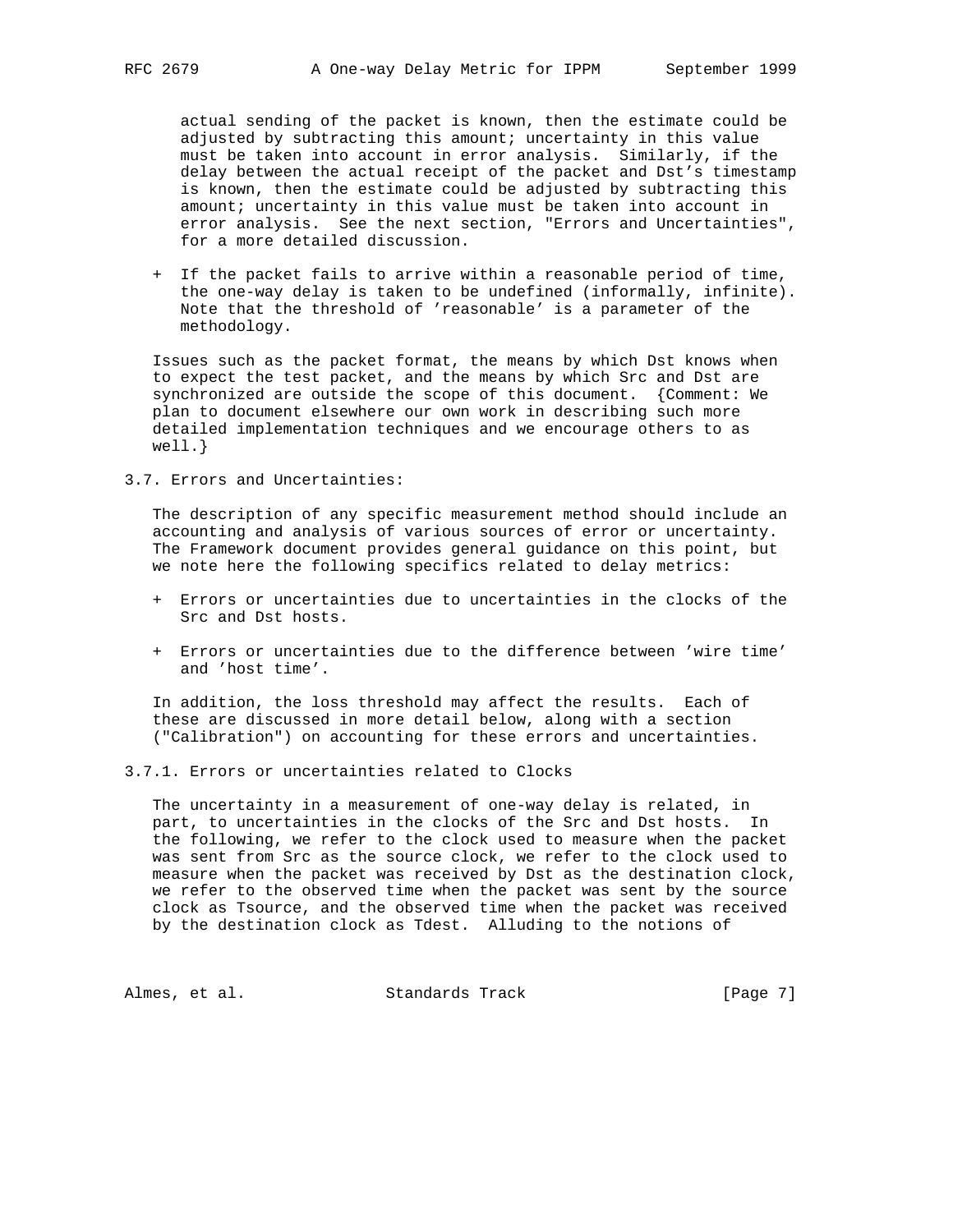synchronization, accuracy, resolution, and skew mentioned in the Introduction, we note the following:

- + Any error in the synchronization between the source clock and the destination clock will contribute to error in the delay measurement. We say that the source clock and the destination clock have a synchronization error of Tsynch if the source clock is Tsynch ahead of the destination clock. Thus, if we know the value of Tsynch exactly, we could correct for clock synchronization by adding Tsynch to the uncorrected value of Tdest-Tsource.
- + The accuracy of a clock is important only in identifying the time at which a given delay was measured. Accuracy, per se, has no importance to the accuracy of the measurement of delay. When computing delays, we are interested only in the differences between clock values, not the values themselves.
- + The resolution of a clock adds to uncertainty about any time measured with it. Thus, if the source clock has a resolution of 10 msec, then this adds 10 msec of uncertainty to any time value measured with it. We will denote the resolution of the source clock and the destination clock as Rsource and Rdest, respectively.
- + The skew of a clock is not so much an additional issue as it is a realization of the fact that Tsynch is itself a function of time. Thus, if we attempt to measure or to bound Tsynch, this needs to be done periodically. Over some periods of time, this function can be approximated as a linear function plus some higher order terms; in these cases, one option is to use knowledge of the linear component to correct the clock. Using this correction, the residual Tsynch is made smaller, but remains a source of uncertainty that must be accounted for. We use the function Esynch(t) to denote an upper bound on the uncertainty in synchronization. Thus,  $|Tsynch(t)| \leq Esynch(t)$ .

 Taking these items together, we note that naive computation Tdest- Tsource will be off by Tsynch(t)  $+/-$  (Rsource + Rdest). Using the notion of Esynch(t), we note that these clock-related problems introduce a total uncertainty of  $Esynch(t)$ + Rsource + Rdest. This estimate of total clock-related uncertainty should be included in the error/uncertainty analysis of any measurement implementation.

Almes, et al. Standards Track [Page 8]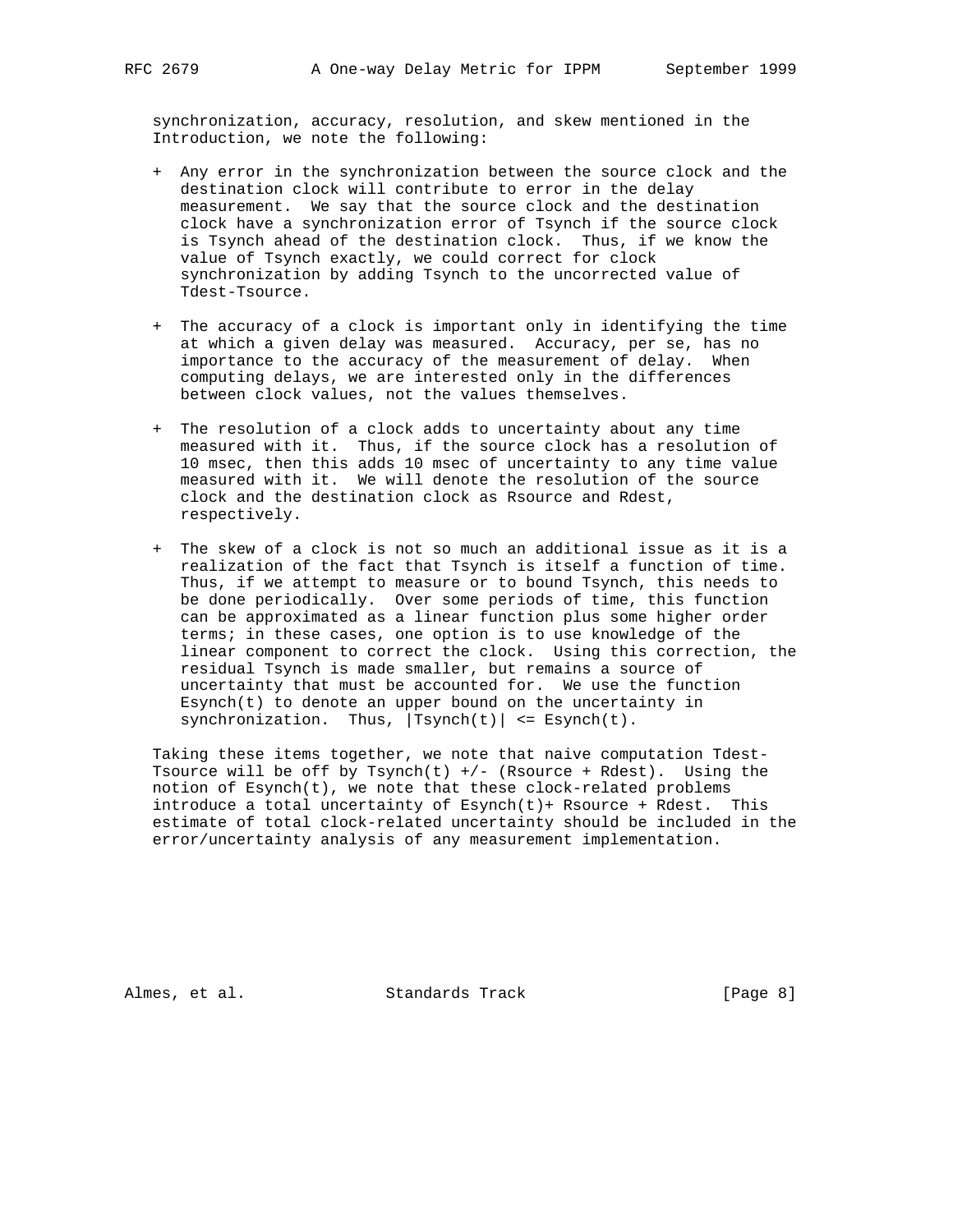3.7.2. Errors or uncertainties related to Wire-time vs Host-time

 As we have defined one-way delay, we would like to measure the time between when the test packet leaves the network interface of Src and when it (completely) arrives at the network interface of Dst, and we refer to these as "wire times." If the timings are themselves performed by software on Src and Dst, however, then this software can only directly measure the time between when Src grabs a timestamp just prior to sending the test packet and when Dst grabs a timestamp just after having received the test packet, and we refer to these two points as "host times".

 To the extent that the difference between wire time and host time is accurately known, this knowledge can be used to correct for host time measurements and the corrected value more accurately estimates the desired (wire time) metric.

 To the extent, however, that the difference between wire time and host time is uncertain, this uncertainty must be accounted for in an analysis of a given measurement method. We denote by Hsource an upper bound on the uncertainty in the difference between wire time and host time on the Src host, and similarly define Hdest for the Dst host. We then note that these problems introduce a total uncertainty of Hsource+Hdest. This estimate of total wire-vs-host uncertainty should be included in the error/uncertainty analysis of any measurement implementation.

### 3.7.3. Calibration

Generally, the measured values can be decomposed as follows:

measured value = true value + systematic error + random error

 If the systematic error (the constant bias in measured values) can be determined, it can be compensated for in the reported results.

reported value = measured value - systematic error

therefore

reported value = true value + random error

 The goal of calibration is to determine the systematic and random error generated by the instruments themselves in as much detail as possible. At a minimum, a bound ("e") should be found such that the reported value is in the range (true value - e) to (true value + e) at least 95 percent of the time. We call "e" the calibration error for the measurements. It represents the degree to which the values

Almes, et al. Standards Track [Page 9]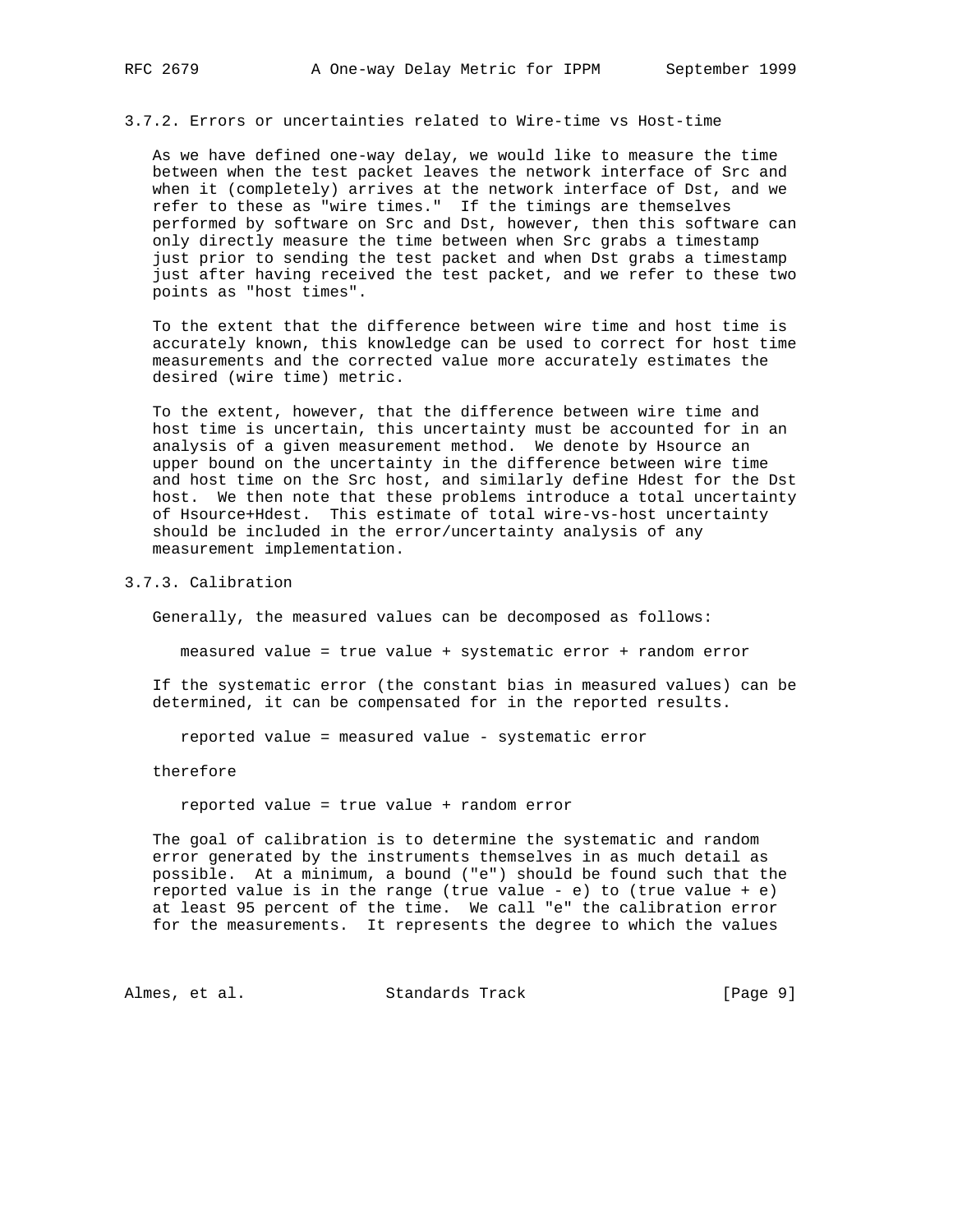produced by the measurement instrument are repeatable; that is, how closely an actual delay of 30 ms is reported as 30 ms. {Comment: 95 percent was chosen because (1) some confidence level is desirable to be able to remove outliers, which will be found in measuring any physical property; (2) a particular confidence level should be specified so that the results of independent implementations can be compared; and (3) even with a prototype user-level implementation, 95% was loose enough to exclude outliers.}

 From the discussion in the previous two sections, the error in measurements could be bounded by determining all the individual uncertainties, and adding them together to form

Esynch(t) + Rsource + Rdest + Hsource + Hdest.

 However, reasonable bounds on both the clock-related uncertainty captured by the first three terms and the host-related uncertainty captured by the last two terms should be possible by careful design techniques and calibrating the instruments using a known, isolated, network in a lab.

 For example, the clock-related uncertainties are greatly reduced through the use of a GPS time source. The sum of  $Esynch(t) + Rosource$  + Rdest is small, and is also bounded for the duration of the measurement because of the global time source.

 The host-related uncertainties, Hsource + Hdest, could be bounded by connecting two instruments back-to-back with a high-speed serial link or isolated LAN segment. In this case, repeated measurements are measuring the same one-way delay.

 If the test packets are small, such a network connection has a minimal delay that may be approximated by zero. The measured delay therefore contains only systematic and random error in the instrumentation. The "average value" of repeated measurements is the systematic error, and the variation is the random error.

 One way to compute the systematic error, and the random error to a 95% confidence is to repeat the experiment many times - at least hundreds of tests. The systematic error would then be the median. The random error could then be found by removing the systematic error from the measured values. The 95% confidence interval would be the range from the 2.5th percentile to the 97.5th percentile of these deviations from the true value. The calibration error "e" could then be taken to be the largest absolute value of these two numbers, plus the clock-related uncertainty. {Comment: as described, this bound is relatively loose since the uncertainties are added, and the absolute value of the largest deviation is used. As long as the resulting

Almes, et al. Standards Track [Page 10]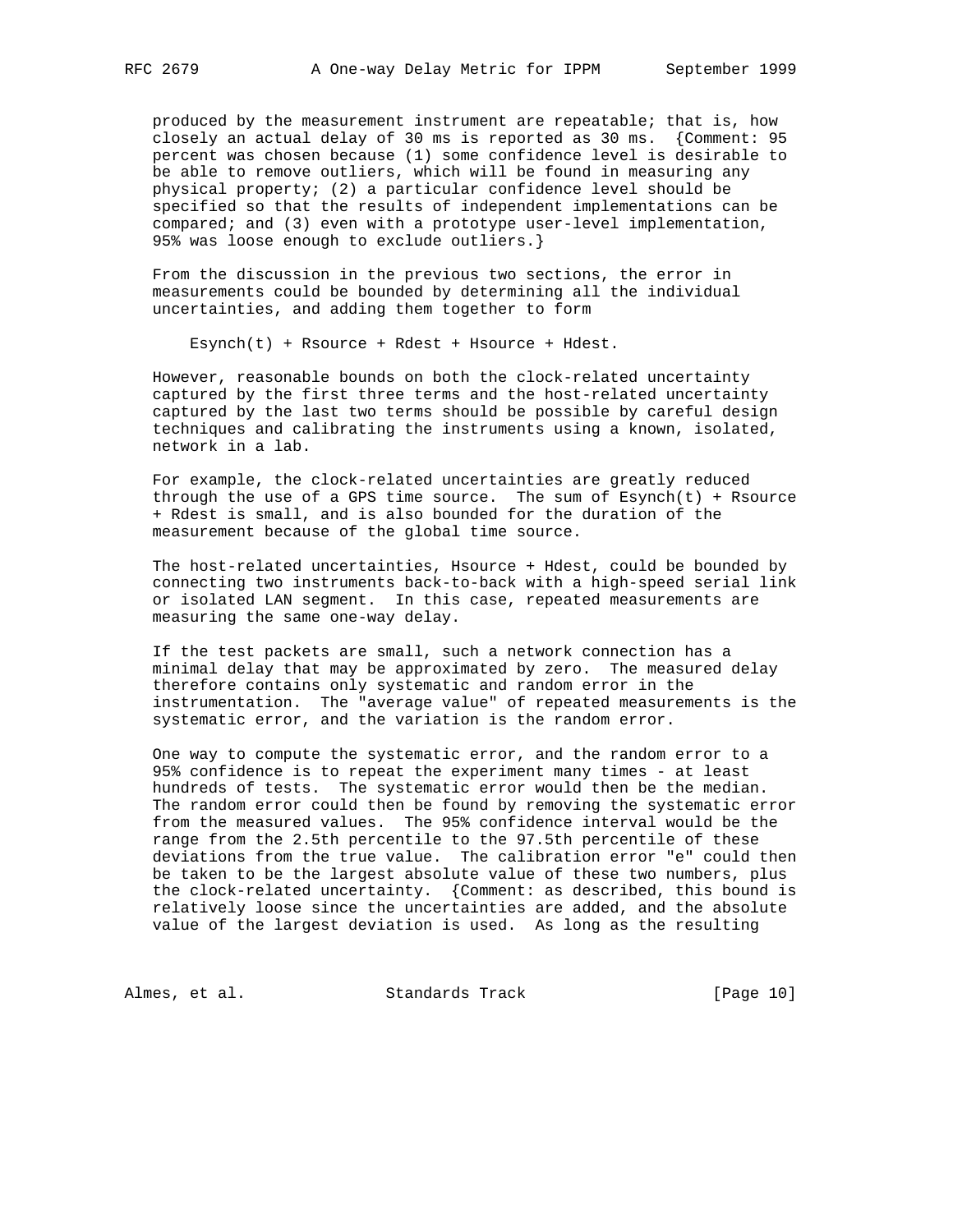value is not a significant fraction of the measured values, it is a reasonable bound. If the resulting value is a significant fraction of the measured values, then more exact methods will be needed to compute the calibration error.}

 Note that random error is a function of measurement load. For example, if many paths will be measured by one instrument, this might increase interrupts, process scheduling, and disk I/O (for example, recording the measurements), all of which may increase the random error in measured singletons. Therefore, in addition to minimal load measurements to find the systematic error, calibration measurements should be performed with the same measurement load that the instruments will see in the field.

 We wish to reiterate that this statistical treatment refers to the calibration of the instrument; it is used to "calibrate the meter stick" and say how well the meter stick reflects reality.

 In addition to calibrating the instruments for finite one-way delay, two checks should be made to ensure that packets reported as losses were really lost. First, the threshold for loss should be verified. In particular, ensure the "reasonable" threshold is reasonable: that it is very unlikely a packet will arrive after the threshold value, and therefore the number of packets lost over an interval is not sensitive to the error bound on measurements. Second, consider the possibility that a packet arrives at the network interface, but is lost due to congestion on that interface or to other resource exhaustion (e.g. buffers) in the instrument.

## 3.8. Reporting the metric:

 The calibration and context in which the metric is measured MUST be carefully considered, and SHOULD always be reported along with metric results. We now present four items to consider: the Type-P of test packets, the threshold of infinite delay (if any), error calibration, and the path traversed by the test packets. This list is not exhaustive; any additional information that could be useful in interpreting applications of the metrics should also be reported.

## 3.8.1. Type-P

 As noted in the Framework document [1], the value of the metric may depend on the type of IP packets used to make the measurement, or "type-P". The value of Type-P-One-way-Delay could change if the protocol (UDP or TCP), port number, size, or arrangement for special treatment (e.g., IP precedence or RSVP) changes. The exact Type-P used to make the measurements MUST be accurately reported.

Almes, et al. Standards Track [Page 11]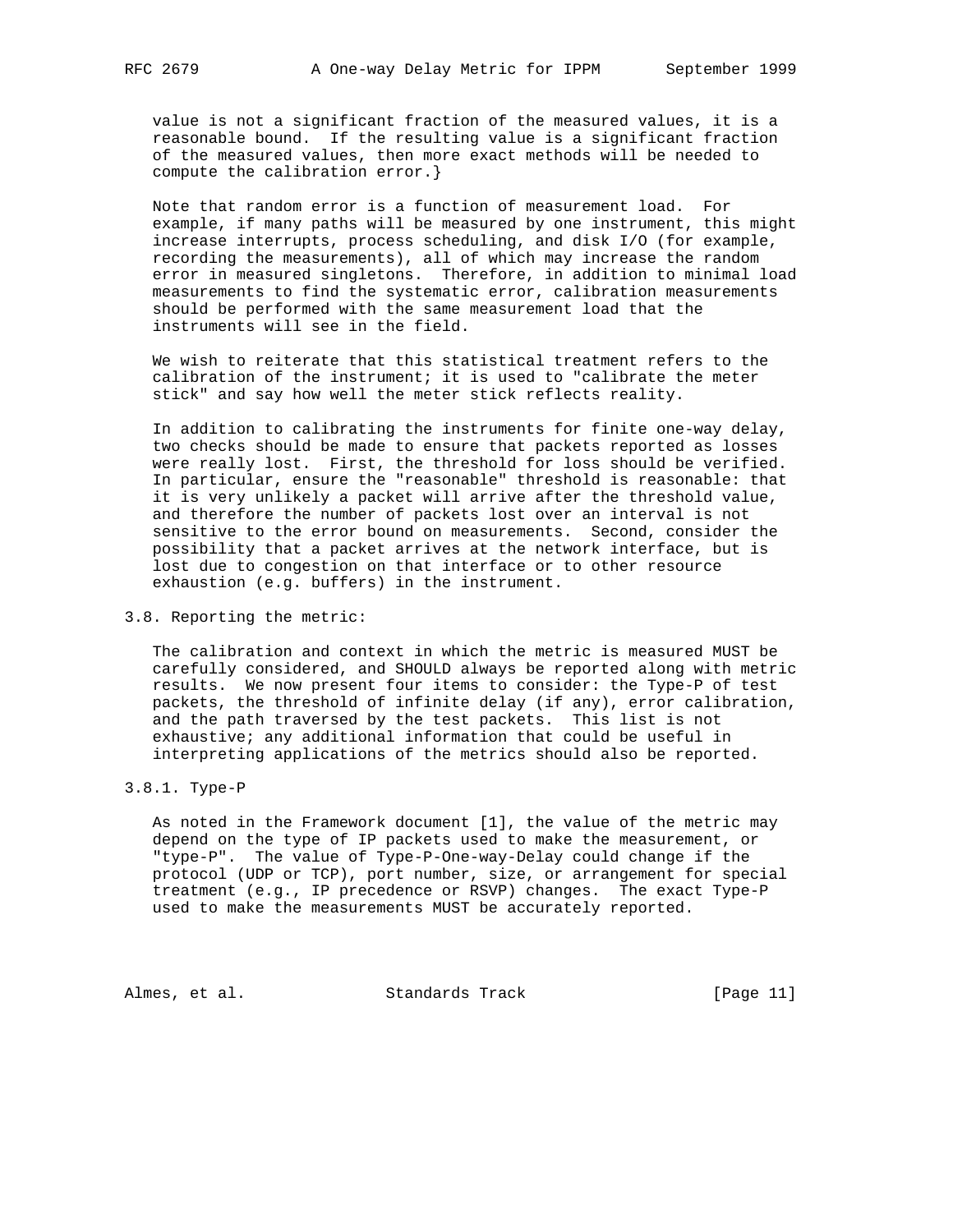## 3.8.2. Loss threshold

 In addition, the threshold (or methodology to distinguish) between a large finite delay and loss MUST be reported.

### 3.8.3. Calibration results

- + If the systematic error can be determined, it SHOULD be removed from the measured values.
- + You SHOULD also report the calibration error, e, such that the true value is the reported value plus or minus e, with 95% confidence (see the last section.)
- + If possible, the conditions under which a test packet with finite delay is reported as lost due to resource exhaustion on the measurement instrument SHOULD be reported.

### 3.8.4. Path

 Finally, the path traversed by the packet SHOULD be reported, if possible. In general it is impractical to know the precise path a given packet takes through the network. The precise path may be known for certain Type-P on short or stable paths. If Type-P includes the record route (or loose-source route) option in the IP header, and the path is short enough, and all routers\* on the path support record (or loose-source) route, then the path will be precisely recorded. This is impractical because the route must be short enough, many routers do not support (or are not configured for) record route, and use of this feature would often artificially worsen the performance observed by removing the packet from common-case processing. However, partial information is still valuable context. For example, if a host can choose between two links\* (and hence two separate routes from Src to Dst), then the initial link used is valuable context. {Comment: For example, with Merit's NetNow setup, a Src on one NAP can reach a Dst on another NAP by either of several different backbone networks.}

4. A Definition for Samples of One-way Delay

 Given the singleton metric Type-P-One-way-Delay, we now define one particular sample of such singletons. The idea of the sample is to select a particular binding of the parameters Src, Dst, and Type-P, then define a sample of values of parameter T. The means for defining the values of T is to select a beginning time T0, a final time Tf, and an average rate lambda, then define a pseudo-random

Almes, et al. Standards Track [Page 12]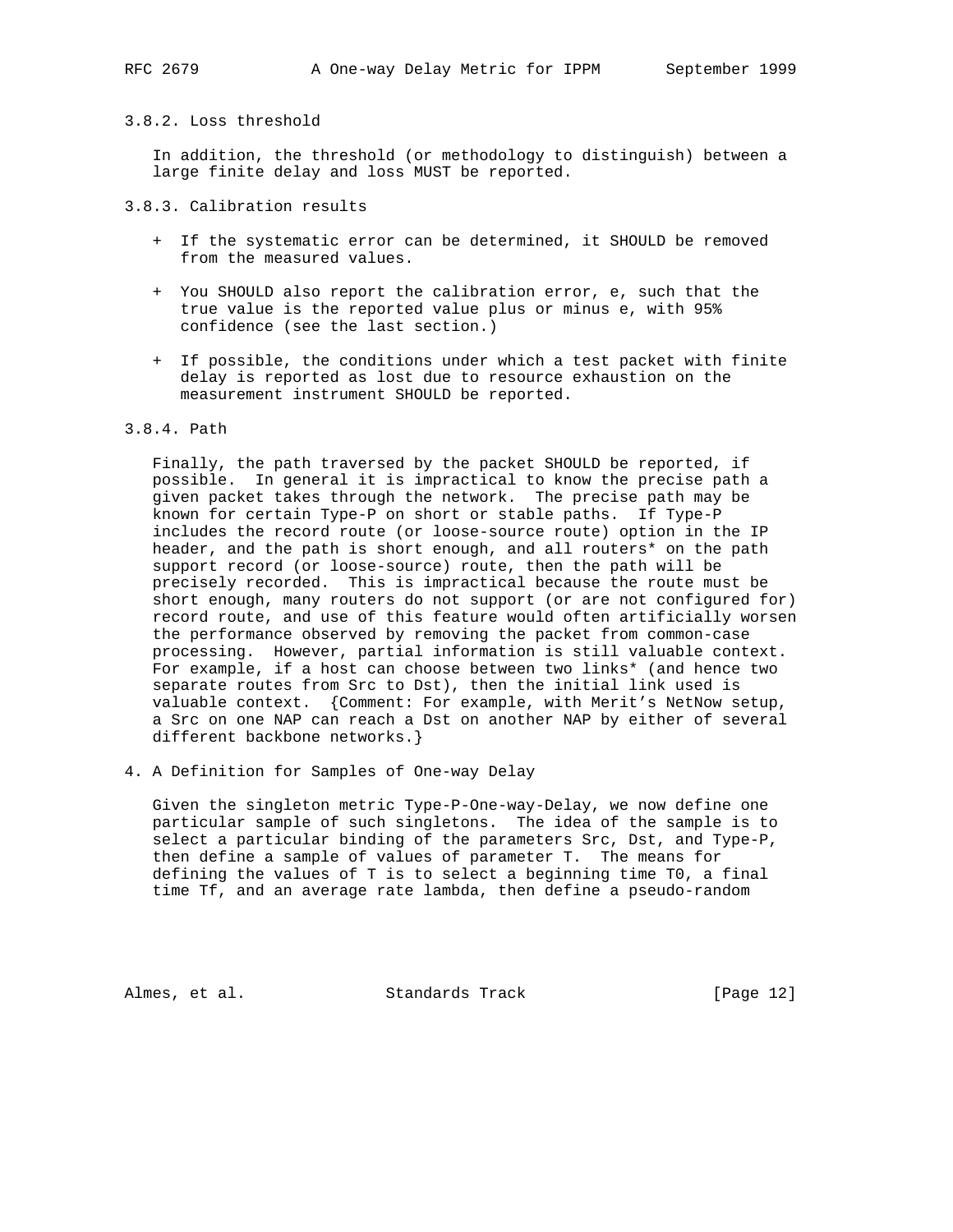Poisson process of rate lambda, whose values fall between T0 and Tf. The time interval between successive values of T will then average 1/lambda.

 {Comment: Note that Poisson sampling is only one way of defining a sample. Poisson has the advantage of limiting bias, but other methods of sampling might be appropriate for different situations. We encourage others who find such appropriate cases to use this general framework and submit their sampling method for standardization.}

4.1. Metric Name:

Type-P-One-way-Delay-Poisson-Stream

- 4.2. Metric Parameters:
	- + Src, the IP address of a host
	- + Dst, the IP address of a host
	- + T0, a time
	- + Tf, a time
	- + lambda, a rate in reciprocal seconds

## 4.3. Metric Units:

A sequence of pairs; the elements of each pair are:

- + T, a time, and
- + dT, either a real number or an undefined number of seconds.

 The values of T in the sequence are monotonic increasing. Note that T would be a valid parameter to Type-P-One-way-Delay, and that dT would be a valid value of Type-P-One-way-Delay.

## 4.4. Definition:

 Given T0, Tf, and lambda, we compute a pseudo-random Poisson process beginning at or before T0, with average arrival rate lambda, and ending at or after Tf. Those time values greater than or equal to T0 and less than or equal to Tf are then selected. At each of the times in this process, we obtain the value of Type-P-One-way-Delay at this time. The value of the sample is the sequence made up of the resulting <time, delay> pairs. If there are no such pairs, the

Almes, et al. Standards Track [Page 13]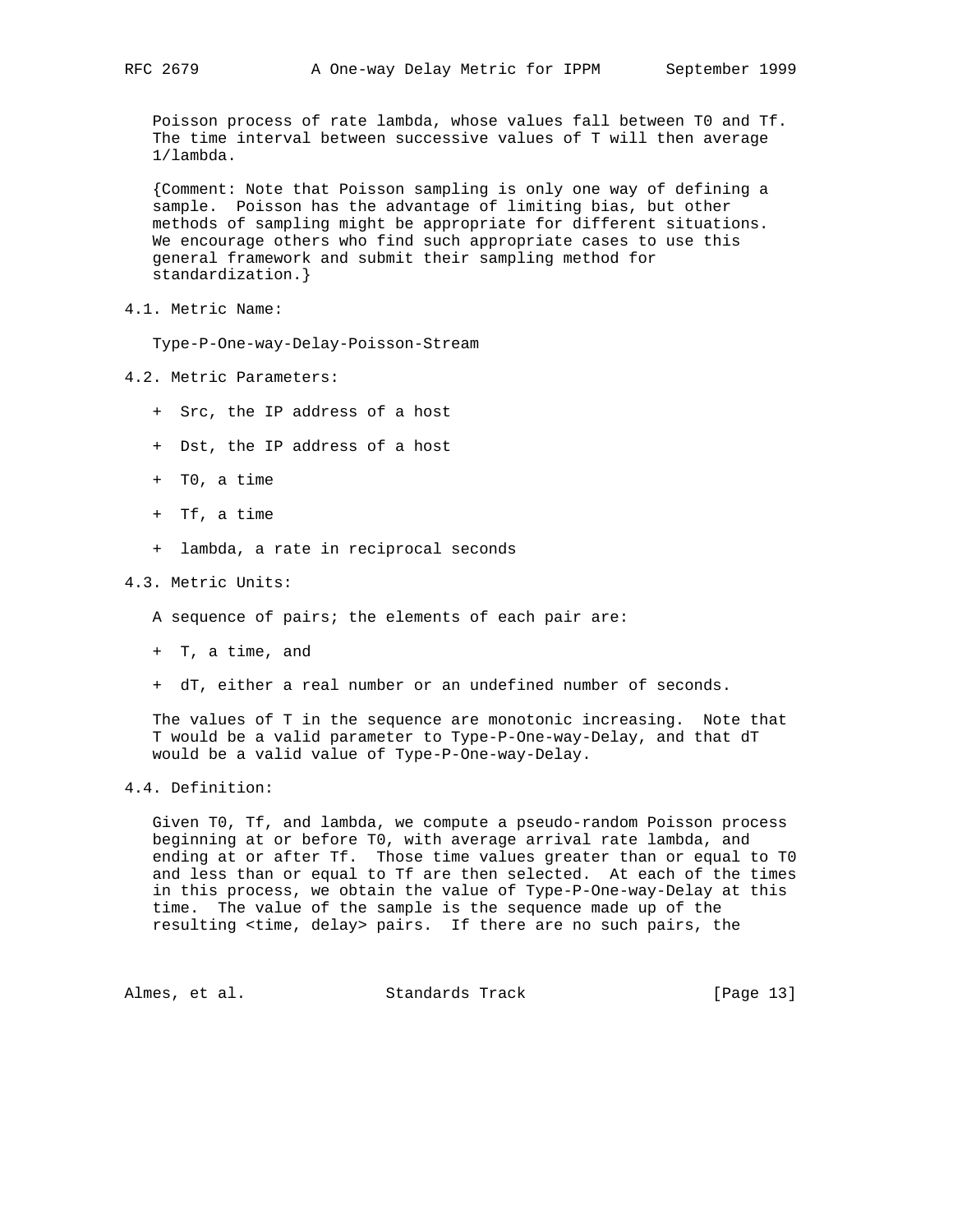sequence is of length zero and the sample is said to be empty.

4.5. Discussion:

 The reader should be familiar with the in-depth discussion of Poisson sampling in the Framework document [1], which includes methods to compute and verify the pseudo-random Poisson process.

 We specifically do not constrain the value of lambda, except to note the extremes. If the rate is too large, then the measurement traffic will perturb the network, and itself cause congestion. If the rate is too small, then you might not capture interesting network behavior. {Comment: We expect to document our experiences with, and suggestions for, lambda elsewhere, culminating in a "best current practices" document.}

 Since a pseudo-random number sequence is employed, the sequence of times, and hence the value of the sample, is not fully specified. Pseudo-random number generators of good quality will be needed to achieve the desired qualities.

 The sample is defined in terms of a Poisson process both to avoid the effects of self-synchronization and also capture a sample that is statistically as unbiased as possible. {Comment: there is, of course, no claim that real Internet traffic arrives according to a Poisson arrival process.} The Poisson process is used to schedule the delay measurements. The test packets will generally not arrive at Dst according to a Poisson distribution, since they are influenced by the network.

 All the singleton Type-P-One-way-Delay metrics in the sequence will have the same values of Src, Dst, and Type-P.

 Note also that, given one sample that runs from T0 to Tf, and given new time values T0' and Tf' such that T0 <= T0' <= Tf' <= Tf, the subsequence of the given sample whose time values fall between T0' and Tf' are also a valid Type-P-One-way-Delay-Poisson-Stream sample.

4.6. Methodologies:

The methodologies follow directly from:

- + the selection of specific times, using the specified Poisson arrival process, and
- + the methodologies discussion already given for the singleton Type-P-One-way-Delay metric.

Almes, et al. Standards Track [Page 14]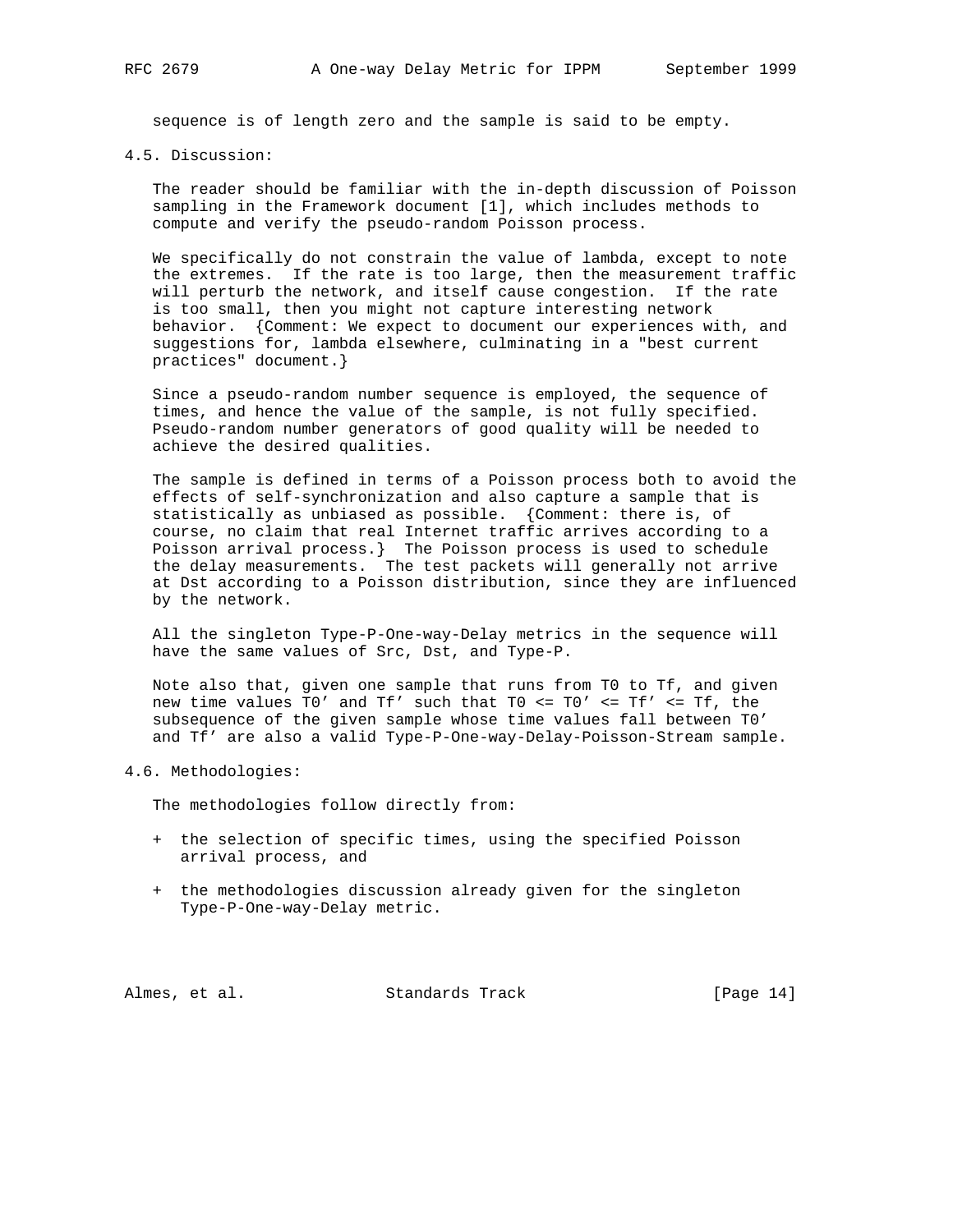Care must, of course, be given to correctly handle out-of-order arrival of test packets; it is possible that the Src could send one test packet at  $TS[i]$ , then send a second one (later) at  $TS[i+1]$ , while the Dst could receive the second test packet at TR[i+1], and then receive the first one (later) at TR[i].

## 4.7. Errors and Uncertainties:

 In addition to sources of errors and uncertainties associated with methods employed to measure the singleton values that make up the sample, care must be given to analyze the accuracy of the Poisson process with respect to the wire-times of the sending of the test packets. Problems with this process could be caused by several things, including problems with the pseudo-random number techniques used to generate the Poisson arrival process, or with jitter in the value of Hsource (mentioned above as uncertainty in the singleton delay metric). The Framework document shows how to use the Anderson-Darling test to verify the accuracy of a Poisson process over small time frames. {Comment: The goal is to ensure that test packets are sent "close enough" to a Poisson schedule, and avoid periodic behavior.}

4.8. Reporting the metric:

 You MUST report the calibration and context for the underlying singletons along with the stream. (See "Reporting the metric" for Type-P-One-way-Delay.)

5. Some Statistics Definitions for One-way Delay

 Given the sample metric Type-P-One-way-Delay-Poisson-Stream, we now offer several statistics of that sample. These statistics are offered mostly to be illustrative of what could be done.

5.1. Type-P-One-way-Delay-Percentile

 Given a Type-P-One-way-Delay-Poisson-Stream and a percent X between 0% and 100%, the Xth percentile of all the dT values in the Stream. In computing this percentile, undefined values are treated as infinitely large. Note that this means that the percentile could thus be undefined (informally, infinite). In addition, the Type-P- One-way-Delay-Percentile is undefined if the sample is empty.

Almes, et al. Standards Track [Page 15]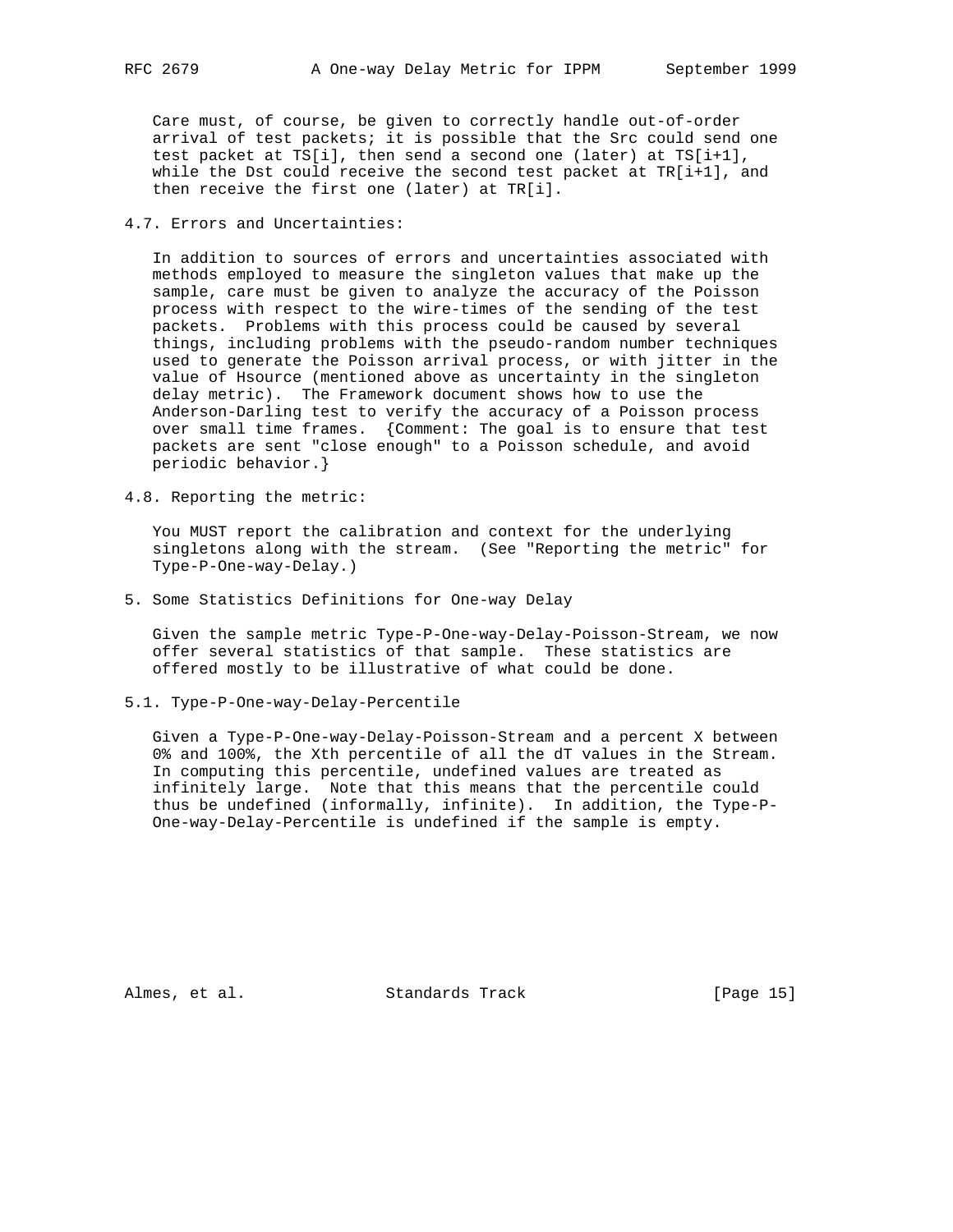Example: suppose we take a sample and the results are:

 $Stream1 =$  <T1, 100 msec> <T2, 110 msec> <T3, undefined> <T4, 90 msec> <T5, 500 msec>  $\geq$ 

 Then the 50th percentile would be 110 msec, since 90 msec and 100 msec are smaller and 110 msec and 'undefined' are larger.

 Note that if the possibility that a packet with finite delay is reported as lost is significant, then a high percentile (90th or 95th) might be reported as infinite instead of finite.

5.2. Type-P-One-way-Delay-Median

 Given a Type-P-One-way-Delay-Poisson-Stream, the median of all the dT values in the Stream. In computing the median, undefined values are treated as infinitely large. As with Type-P-One-way-Delay- Percentile, Type-P-One-way-Delay-Median is undefined if the sample is empty.

 As noted in the Framework document, the median differs from the 50th percentile only when the sample contains an even number of values, in which case the mean of the two central values is used.

Example: suppose we take a sample and the results are:

 $Stream2 =$  <T1, 100 msec> <T2, 110 msec> <T3, undefined> <T4, 90 msec>  $\rightarrow$ 

> Then the median would be 105 msec, the mean of 100 msec and 110 msec, the two central values.

5.3. Type-P-One-way-Delay-Minimum

 Given a Type-P-One-way-Delay-Poisson-Stream, the minimum of all the dT values in the Stream. In computing this, undefined values are treated as infinitely large. Note that this means that the minimum could thus be undefined (informally, infinite) if all the dT values are undefined. In addition, the Type-P-One-way-Delay-Minimum is

Almes, et al. Standards Track [Page 16]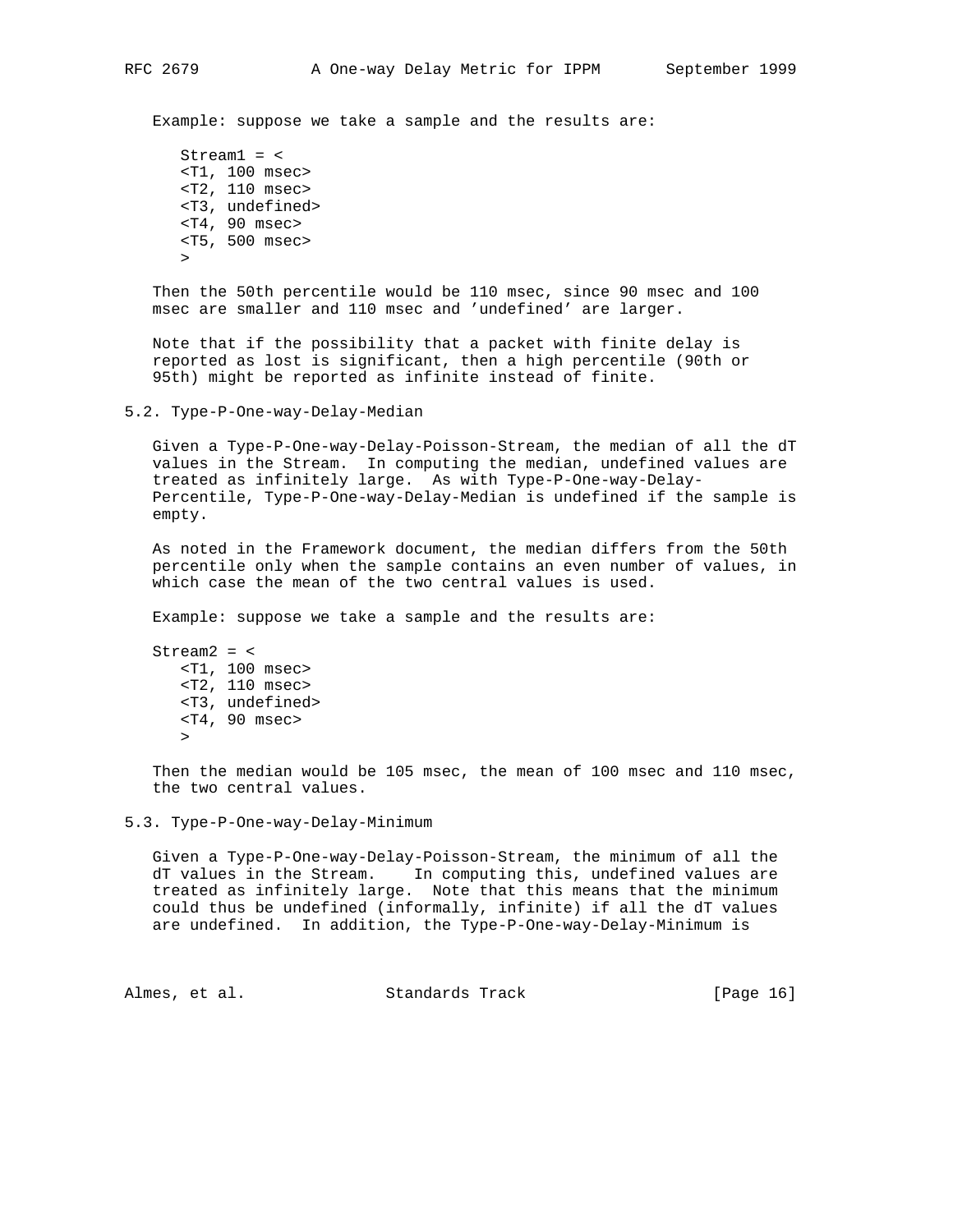undefined if the sample is empty.

In the above example, the minimum would be 90 msec.

5.4. Type-P-One-way-Delay-Inverse-Percentile

 Given a Type-P-One-way-Delay-Poisson-Stream and a time duration threshold, the fraction of all the dT values in the Stream less than or equal to the threshold. The result could be as low as 0% (if all the dT values exceed threshold) or as high as 100%. Type-P-One-way- Delay-Inverse-Percentile is undefined if the sample is empty.

 In the above example, the Inverse-Percentile of 103 msec would be 50%.

6. Security Considerations

 Conducting Internet measurements raises both security and privacy concerns. This memo does not specify an implementation of the metrics, so it does not directly affect the security of the Internet nor of applications which run on the Internet. However, implementations of these metrics must be mindful of security and privacy concerns.

 There are two types of security concerns: potential harm caused by the measurements, and potential harm to the measurements. The measurements could cause harm because they are active, and inject packets into the network. The measurement parameters MUST be carefully selected so that the measurements inject trivial amounts of additional traffic into the networks they measure. If they inject "too much" traffic, they can skew the results of the measurement, and in extreme cases cause congestion and denial of service.

 The measurements themselves could be harmed by routers giving measurement traffic a different priority than "normal" traffic, or by an attacker injecting artificial measurement traffic. If routers can recognize measurement traffic and treat it separately, the measurements will not reflect actual user traffic. If an attacker injects artificial traffic that is accepted as legitimate, the loss rate will be artificially lowered. Therefore, the measurement methodologies SHOULD include appropriate techniques to reduce the probability measurement traffic can be distinguished from "normal" traffic. Authentication techniques, such as digital signatures, may be used where appropriate to guard against injected traffic attacks.

 The privacy concerns of network measurement are limited by the active measurements described in this memo. Unlike passive measurements, there can be no release of existing user data.

Almes, et al. Standards Track [Page 17]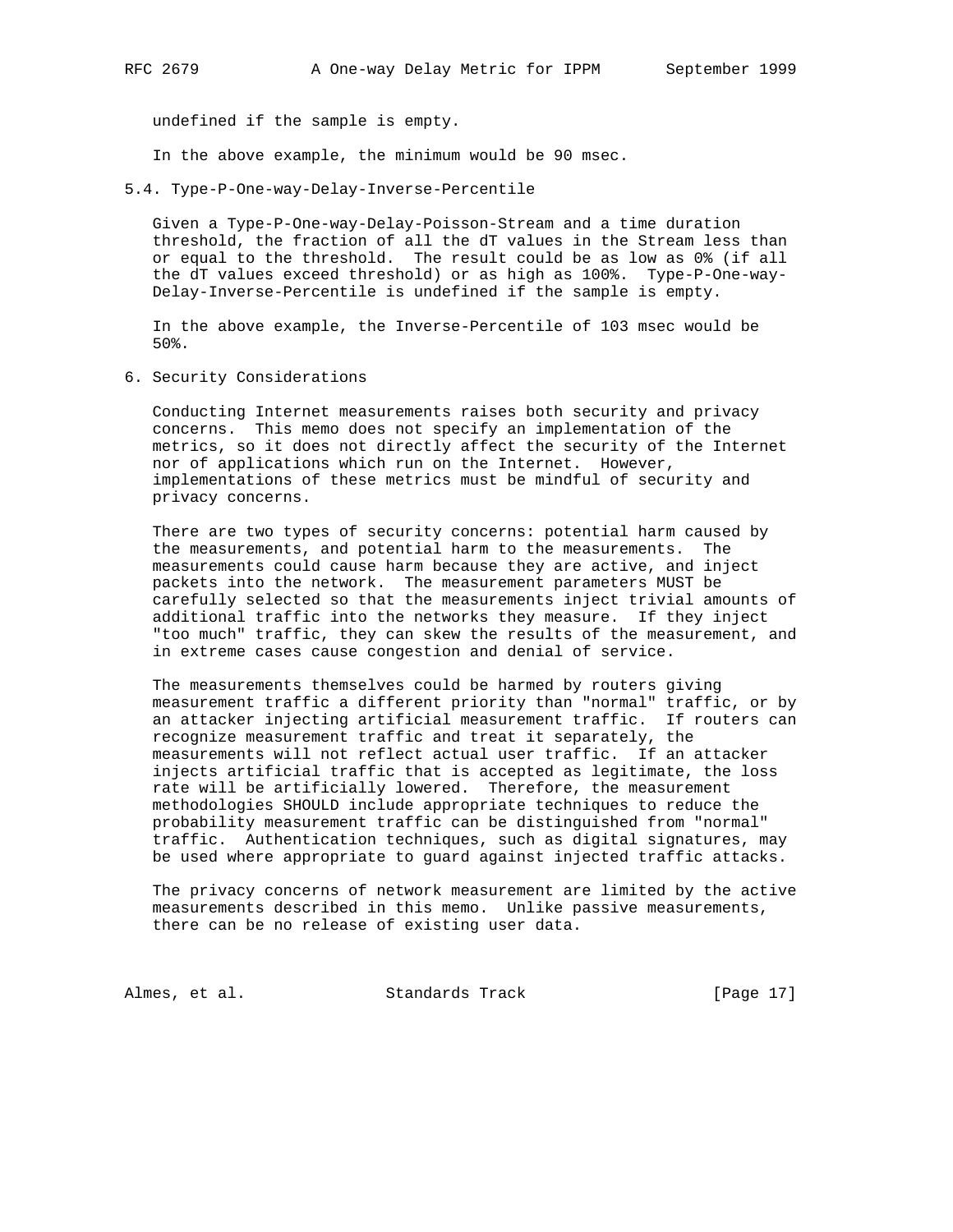### 7. Acknowledgements

 Special thanks are due to Vern Paxson of Lawrence Berkeley Labs for his helpful comments on issues of clock uncertainty and statistics. Thanks also to Garry Couch, Will Leland, Andy Scherrer, Sean Shapira, and Roland Wittig for several useful suggestions.

- 8. References
	- [1] Paxson, V., Almes, G., Mahdavi, J. and M. Mathis, "Framework for IP Performance Metrics", RFC 2330, May 1998.
	- [2] Almes, G., Kalidindi, S. and M. Zekauskas, "A One-way Packet Loss Metric for IPPM", RFC 2680, September 1999.
	- [3] Mills, D., "Network Time Protocol (v3)", RFC 1305, April 1992.
	- [4] Mahdavi J. and V. Paxson, "IPPM Metrics for Measuring Connectivity", RFC 2678, September 1999.
	- [5] Postel, J., "Internet Protocol", STD 5, RFC 791, September 1981.
	- [6] Bradner, S., "Key words for use in RFCs to Indicate Requirement Levels", BCP 14, RFC 2119, March 1997.
	- [7] Bradner, S., "The Internet Standards Process -- Revision 3", BCP 9, RFC 2026, October 1996.

Almes, et al. Standards Track [Page 18]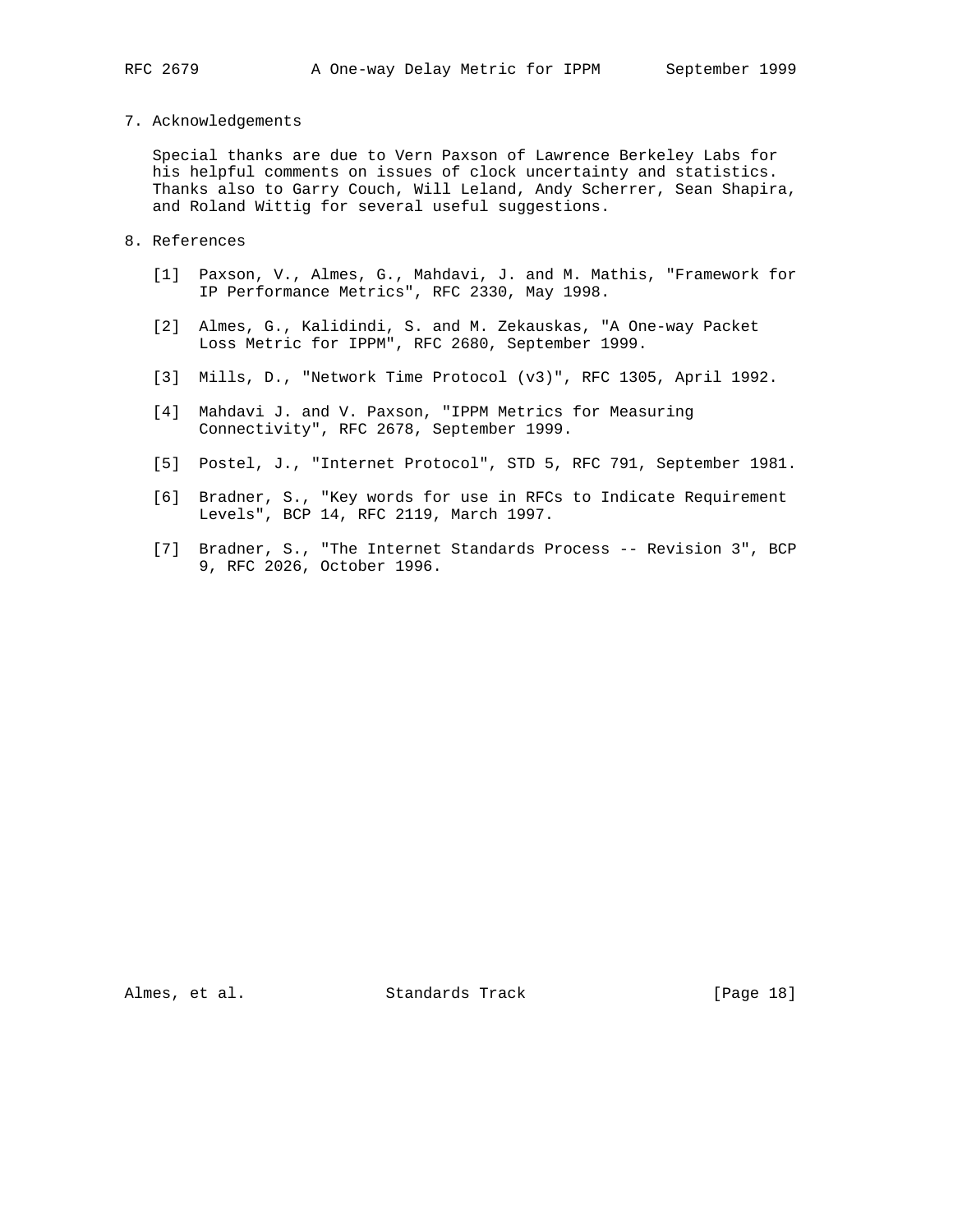9. Authors' Addresses

 Guy Almes Advanced Network & Services, Inc. 200 Business Park Drive Armonk, NY 10504 USA

 Phone: +1 914 765 1120 EMail: almes@advanced.org

 Sunil Kalidindi Advanced Network & Services, Inc. 200 Business Park Drive Armonk, NY 10504 USA

 Phone: +1 914 765 1128 EMail: kalidindi@advanced.org

 Matthew J. Zekauskas Advanced Network & Services, Inc. 200 Business Park Drive Armonk, NY 10504 USA

 Phone: +1 914 765 1112 EMail: matt@advanced.org

Almes, et al. Standards Track [Page 19]